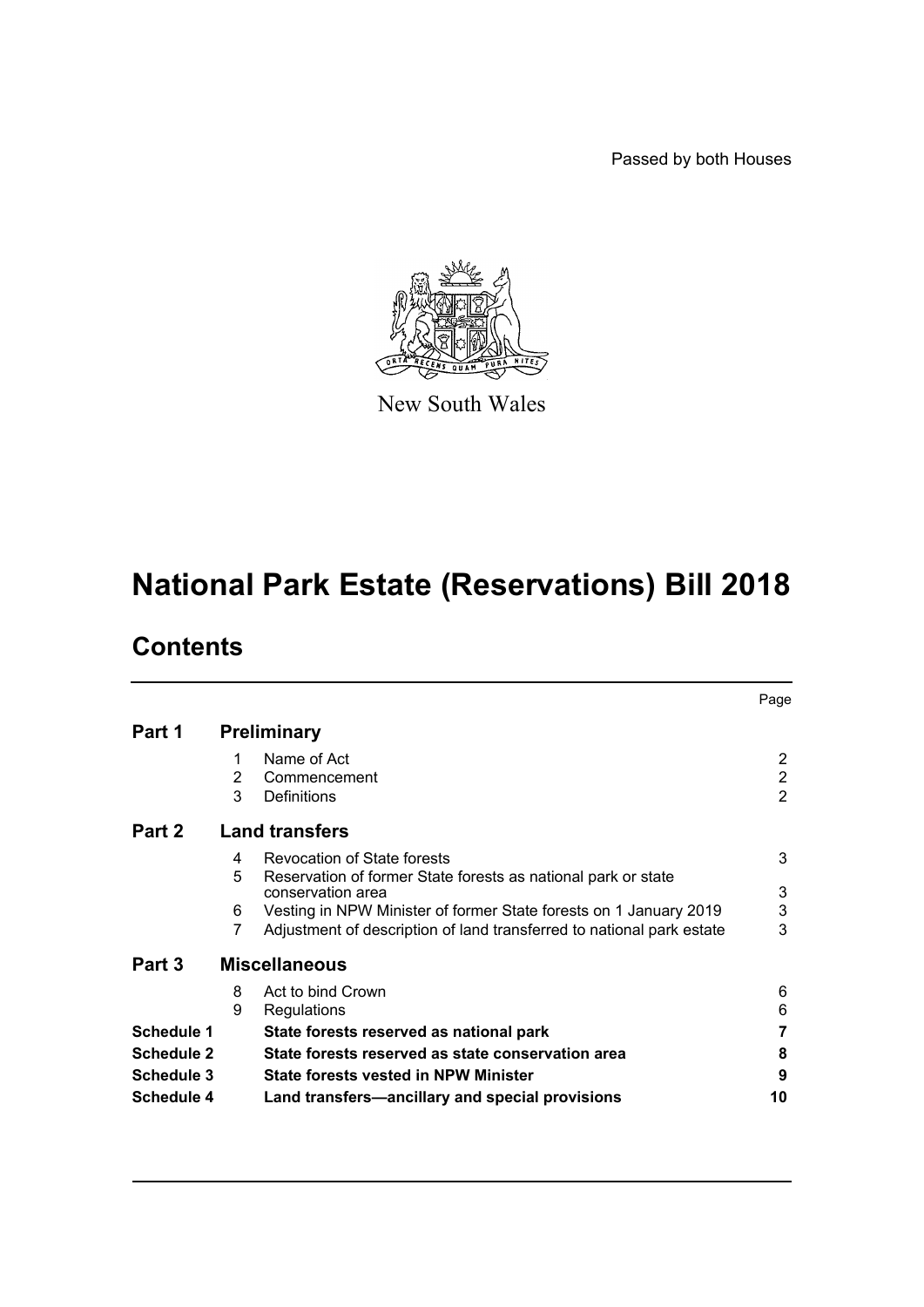*I certify that this public bill, which originated in the Legislative Assembly, has finally passed the Legislative Council and the Legislative Assembly of New South Wales.*

> *Clerk of the Legislative Assembly. Legislative Assembly, Sydney, , 2018*



New South Wales

## **National Park Estate (Reservations) Bill 2018**

Act No , 2018

An Act to transfer certain State forest land to the national park estate; and for other purposes.

*I have examined this bill and find it to correspond in all respects with the bill as finally passed by both Houses.*

*Assistant Speaker of the Legislative Assembly.*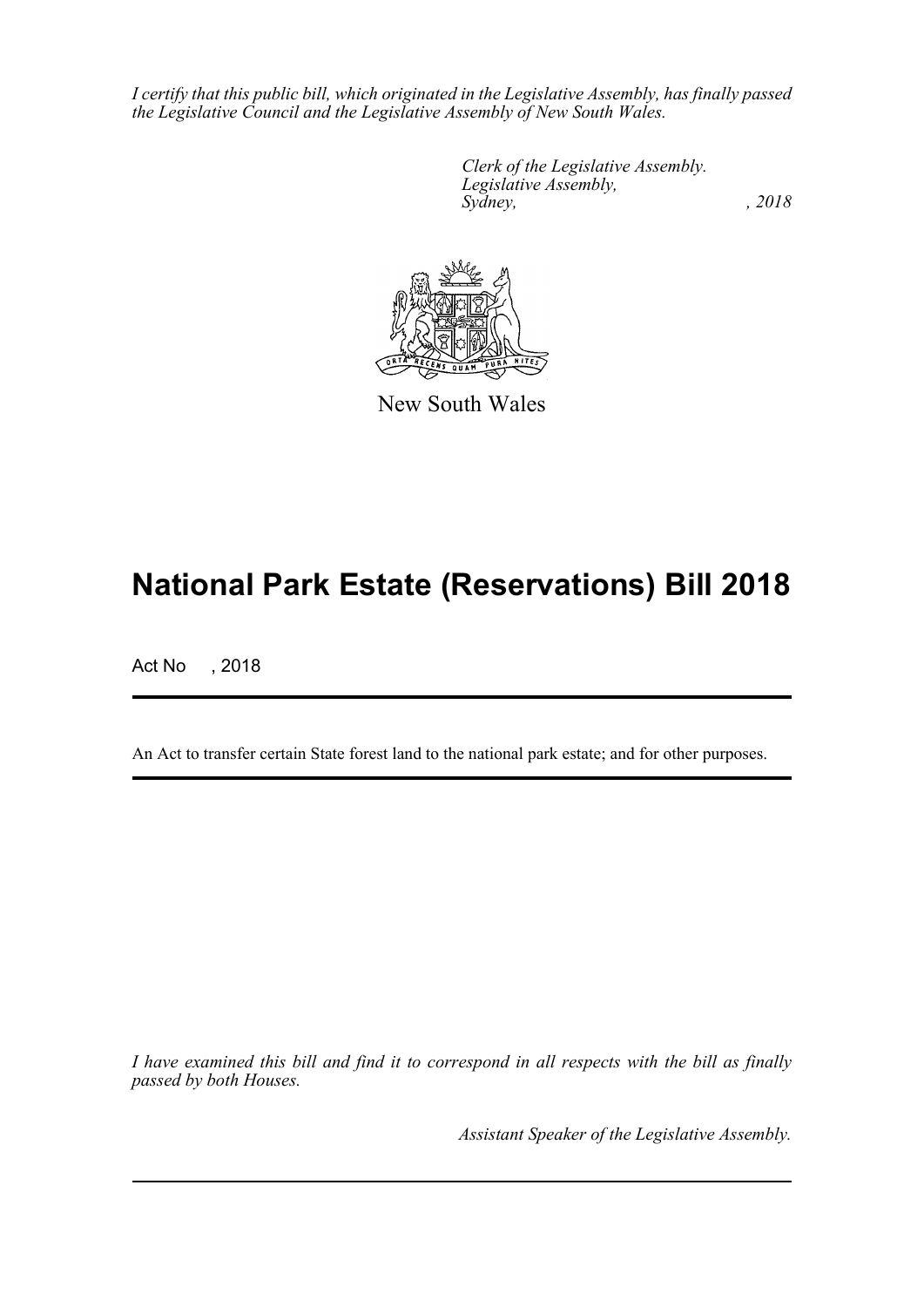**The Legislature of New South Wales enacts:**

### <span id="page-2-1"></span><span id="page-2-0"></span>**Part 1 Preliminary**

**1 Name of Act**

This Act is the *National Park Estate (Reservations) Act 2018*.

### <span id="page-2-2"></span>**2 Commencement**

This Act commences on 1 January 2019.

### <span id="page-2-3"></span>**3 Definitions**

(1) In this Act:

*NPW Minister* means the Minister administering Divisions 1 and 2 of Part 4 of the *National Parks and Wildlife Act 1974*.

*State forest* means land dedicated under the *Forestry Act 2012* (or under the former *Forestry Act 1916* or the former *Forestry Act 1909*) as a State forest, being a dedication that is in force.

**Note.** The *Interpretation Act 1987* contains definitions and other provisions that affect the interpretation and application of this Act.

(2) Notes included in this Act do not form part of this Act.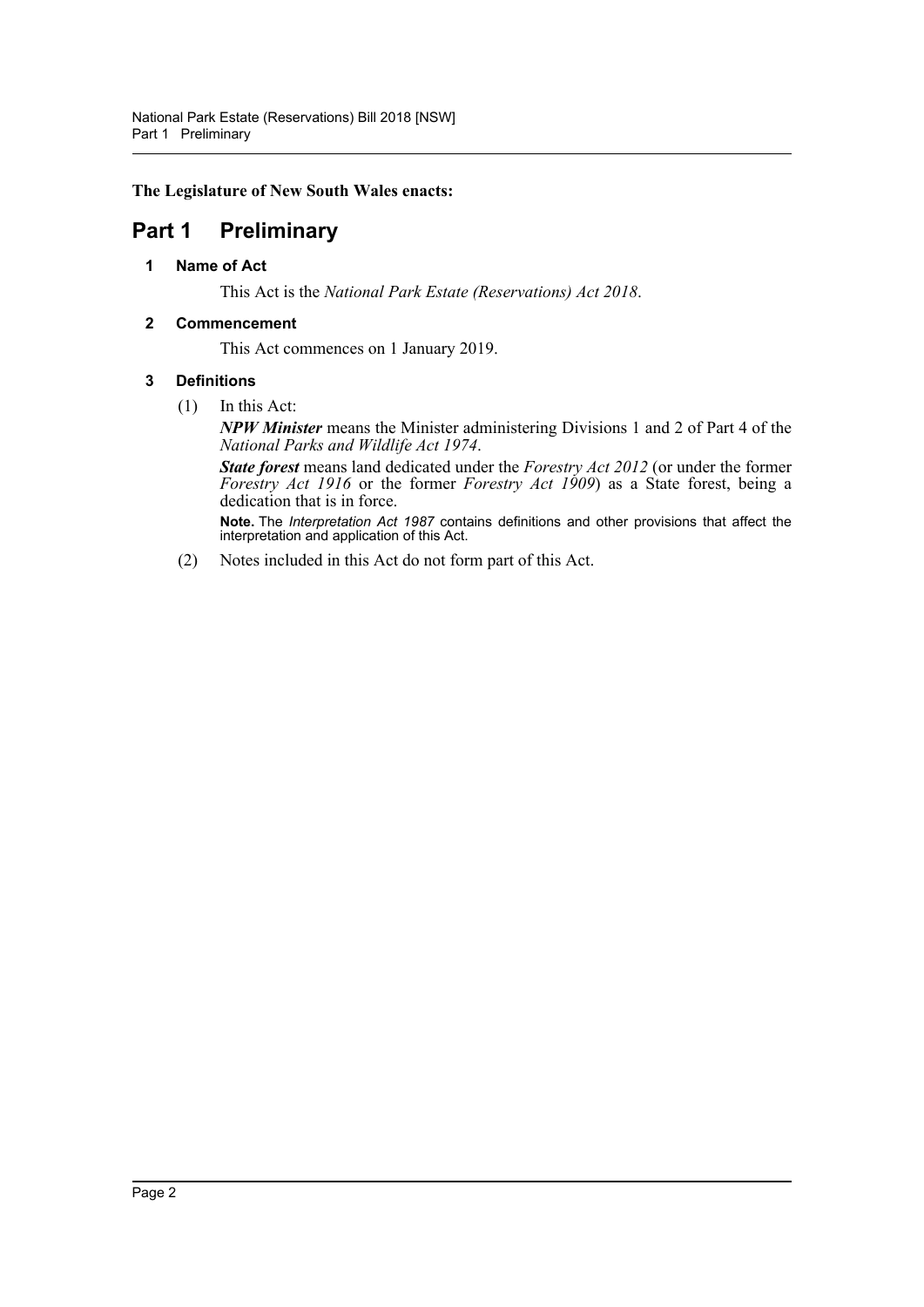### <span id="page-3-1"></span><span id="page-3-0"></span>**Part 2 Land transfers**

### **4 Revocation of State forests**

- (1) The dedication as State forest of the lands described in Schedules 1, 2 and 3 is revoked on 1 January 2019.
- (2) Any notices under section 18 of the *Forestry Act 2012* (or under section 21A of the *Forestry Act 1916*) that declare, as special management zones, areas of State forests whose dedication is revoked by subsection (1) are also revoked by this Act on the date the dedication is revoked, but only to the extent to which they relate to special management zones, or parts of special management zones, situated within the lands referred to in that subsection.
- (3) Any notices under section 16 of the *Forestry Act 2012* (or under section 25A of the *Forestry Act 1916*) that set apart, as flora reserves, areas of State forests whose dedication is revoked by subsection (1) are also revoked by this Act on the date the dedication is revoked, but only to the extent to which they relate to flora reserves, or parts of flora reserves, situated within the lands referred to in that subsection.

#### <span id="page-3-2"></span>**5 Reservation of former State forests as national park or state conservation area**

The lands described in Schedules 1 and 2 are, on the date their dedication as State forest is revoked by section 4, reserved under the *National Parks and Wildlife Act 1974* as, or as part of, national park or state conservation area (as indicated in the relevant Schedule).

#### <span id="page-3-3"></span>**6 Vesting in NPW Minister of former State forests on 1 January 2019**

- (1) The lands described in Schedule 3 vest, on 1 January 2019, in the NPW Minister on behalf of the Crown for the purposes of Part 11 of the *National Parks and Wildlife Act 1974* for an estate in fee simple, freed and discharged from:
	- (a) all trusts, obligations, estates, interests, rights of way or other easements, and
	- (b) any dedication, reservation, Crown grant or vesting to which the lands were subject, and any such dedication, reservation, grant or vesting is revoked.
- (2) Despite subsection (1), the lands described in Schedule 3 are not freed and discharged from any continued perpetual lease, continued special lease or continued term lease within the meaning of Schedule 1 to the *Crown Land Management Act 2016* (or from rights or interests arising under an incomplete purchase within the meaning of that Act of land that was formerly under a lease of that kind) to which the lands were subject immediately before their vesting under this section.

#### <span id="page-3-4"></span>**7 Adjustment of description of land transferred to national park estate**

- (1) The description of any land in Schedules 1, 2 and 3 (a *relevant Schedule*) may be adjusted in accordance with this section.
- (2) A description of land may be adjusted from time to time:
	- (a) to alter the boundaries of the land for the purposes of the effective management of national park estate land and State forest land, including adjustments to enable boundaries to follow distinctive land features, to provide access to land or to rationalise the boundaries of similar areas of land, or
	- (b) to adjust the boundary of any land adjoining a public road, including adjustments to enable the boundary to follow the formed path of the road or to provide an appropriate setback from the carriageway of the road, or
	- (c) to include, remove or change a description of any easement or restriction to which the land is subject, or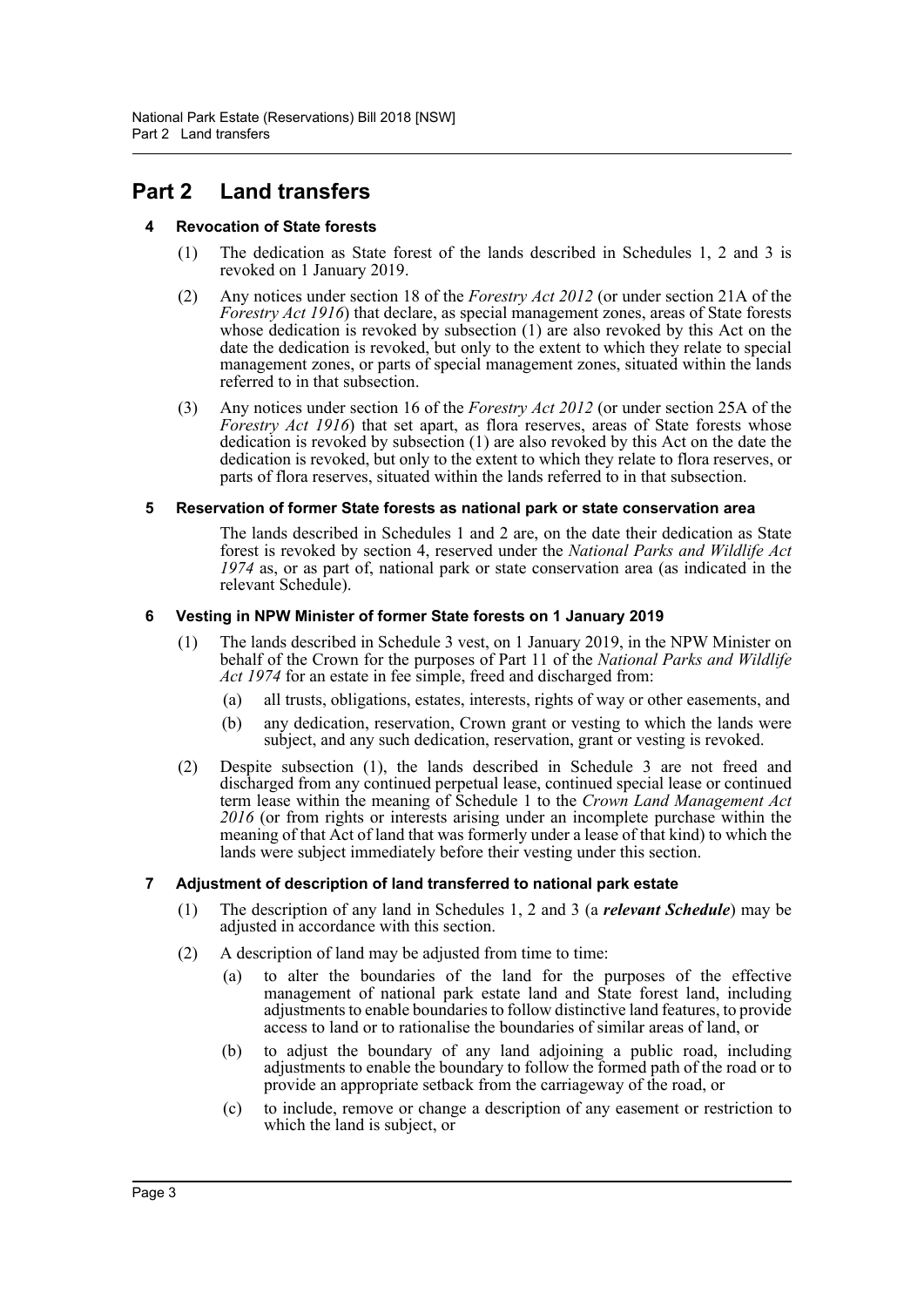- (d) to provide a more detailed description of the boundaries of the land.
- (3) Any adjustment of a description of land may include adding to a relevant Schedule a description of the land removed by the adjustment from the description of land in another relevant Schedule.
- (4) An adjustment of the description of land is to be made by the Environment Agency Head by a notice published on the NSW legislation website that amends a relevant Schedule.
- (5) A notice under this section may be published only with the approval of:
	- (a) the NPW Minister, and
	- (b) to the extent that the notice relates to a State forest—the Minister administering the *Forestry Act 2012*, and
	- (c) to the extent that the notice applies to Crown land or a Crown road—the Minister administering the *Crown Land Management Act 2016*, and
	- (d) to the extent that the notice applies to a classified road—the Minister administering the provisions of the *Roads Act 1993* relating to classified roads.
- (6) The Environment Agency Head is required to certify in any notice under this section that the adjustments effected by the notice will not result in significant reduction in the size or value of national park estate land or State forest land.
- (7) An adjustment of the description of land may only be made before 1 January 2022.
- (8) If any of the land described in a relevant Schedule on the commencement of this Act is not included in the adjusted description of the land, the land that is not included is taken never to have been subject to or affected by the provisions of this Act applying to land described in the relevant Schedule.
- (9) If land included in the adjusted description of the land includes any land not described in a relevant Schedule on the commencement of this Act, the land is taken to have been subject, on and from the commencement of this Act, to the provisions of this Act applying to land described in the relevant Schedule.
- (10) The Environment Agency Head may, in a notice published under this section to adjust the boundary of land adjoining a public road, declare that:
	- (a) the land (described in the notice) is part of the public road and, accordingly, is vested in the roads authority for the public road under the *Roads Act 1993* or is Crown land, or
	- (b) the land (described in the notice) ceases to be part of the public road and is divested from the relevant roads authority or the Crown and becomes part of the land subject to the provisions of this Act applying to land described in the relevant Schedule in which the land is included.
- (11) A declaration under subsection (10) has effect despite anything to the contrary in the *Roads Act 1993*.
- (12) In this section:

*appropriate setback*, in relation to a carriageway of a road, includes a setback that allows for drainage, signposts, traffic control devices, lighting and other supporting infrastructure for the road.

*classified road* and *public road* have the same meanings as they have in the *Roads Act 1993*.

*Environment Agency Head* means the Chief Executive of the Office of Environment and Heritage.

*land adjoining a public road* includes land in the vicinity of a public road.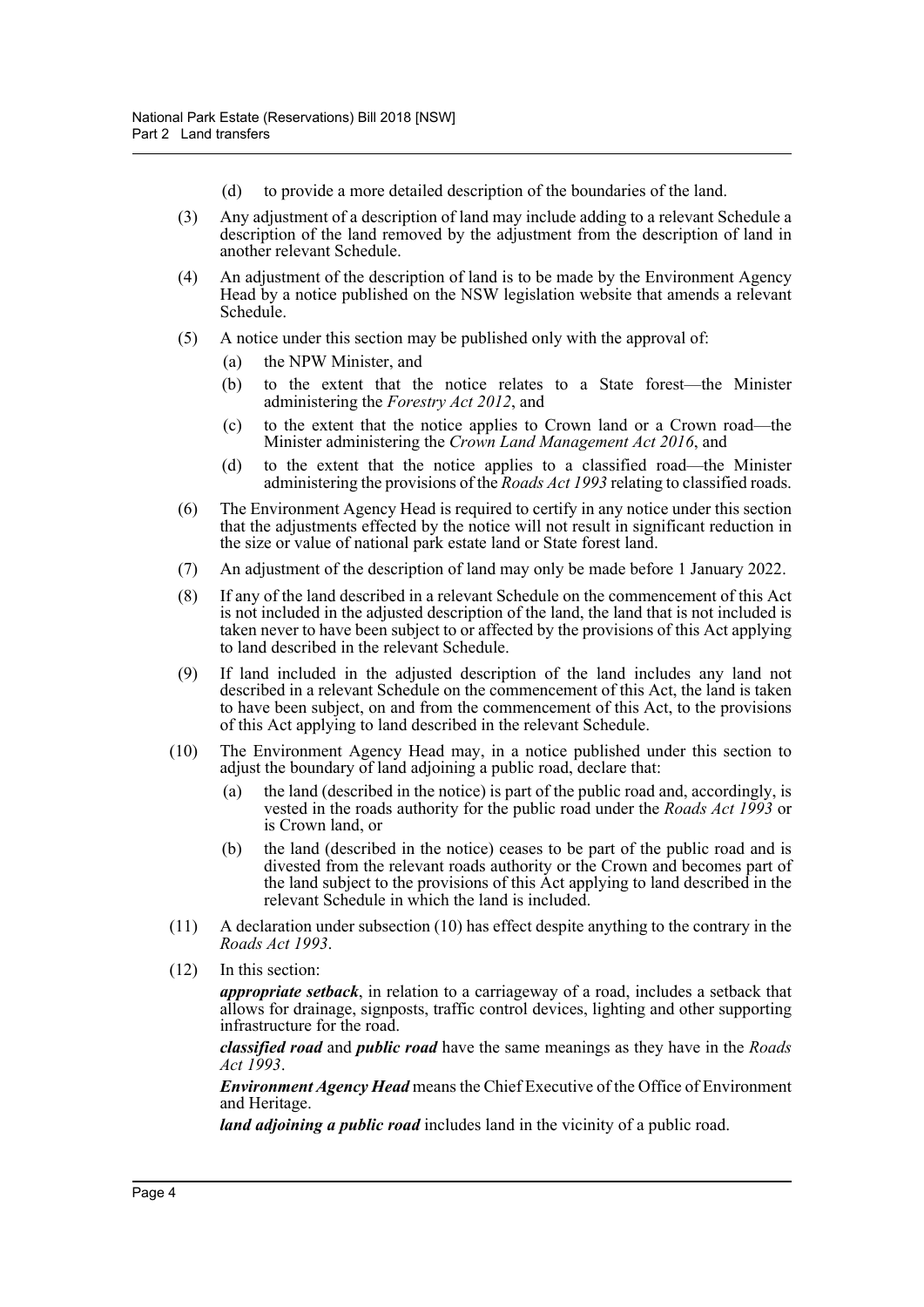### *national park estate land* means:

- (a) land reserved under the *National Parks and Wildlife Act 1974*, or
- (b) land vested in the NPW Minister for the purposes of Part 11 of the *National Parks and Wildlife Act 1974*.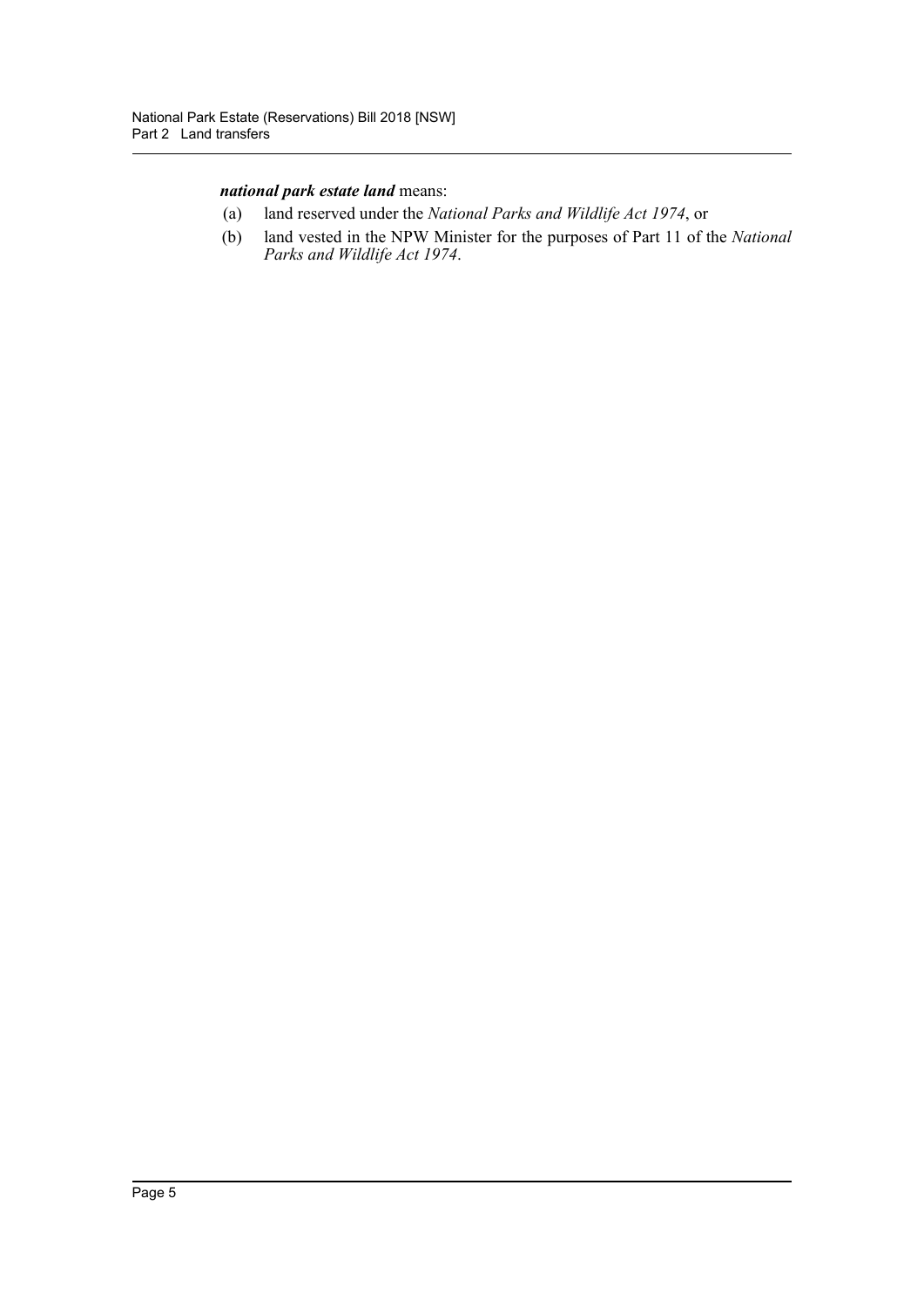### <span id="page-6-1"></span><span id="page-6-0"></span>**Part 3 Miscellaneous**

### **8 Act to bind Crown**

This Act binds the Crown in right of New South Wales and, in so far as the legislative power of the Parliament of New South Wales permits, the Crown in all its other capacities.

### <span id="page-6-2"></span>**9 Regulations**

- (1) The Governor may make regulations, not inconsistent with this Act, for or with respect to any matter that by this Act is required or permitted to be prescribed or that is necessary or convenient to be prescribed for carrying out or giving effect to this Act.
- (2) The regulations may contain provisions of a savings or transitional nature consequent on the enactment of this Act or any Act that amends this Act.
- (3) Any such provision has effect despite anything to the contrary in Schedule 4 (Land transfers—ancillary and special provisions). The regulations may make separate savings and transitional provisions or amend Schedule 4 to consolidate the savings and transitional provisions.
- (4) Any such provision may, if the regulations so provide, take effect from the date of assent to the Act concerned or a later date.
- (5) To the extent to which any such provision takes effect from a date that is earlier than the date of its publication on the NSW legislation website, the provision does not operate so as:
	- (a) to affect, in a manner prejudicial to any person (other than the State or an authority of the State), the rights of that person existing before the date of its publication, or
	- (b) to impose liabilities on any person (other than the State or an authority of the State) in respect of anything done or omitted to be done before the date of its publication.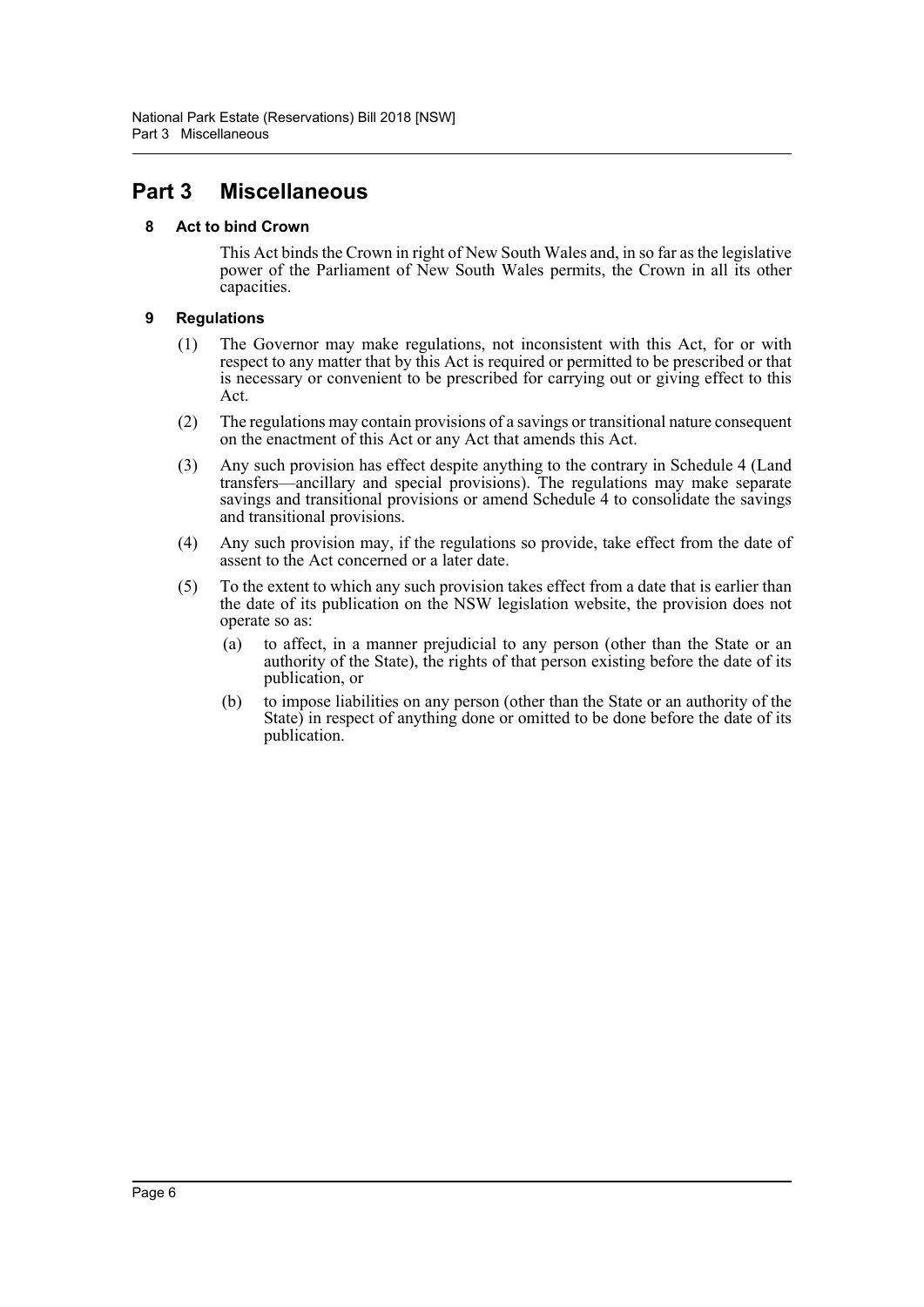### <span id="page-7-0"></span>**Schedule 1 State forests reserved as national park**

### **1 Addition to Willi Willi National Park: Carrai State Forest No 909**

An area of about 2,080 hectares, being part of Carrai State Forest No 909, dedicated by proclamation published in the NSW Government Gazette on 14 October 1949, and Extensions No 1 and No 5, dedicated on 28 April 1950 and 2 August 1985, respectively, in the Parishes of Clarke, Loch and Dudley, Counties of Dudley and Vernon, and being the land shown coloured pink on the diagram catalogued Misc R 00339 in the Office of Environment and Heritage, subject to any variations or exceptions noted on the diagram.

### **2 Addition to Budderoo National Park: Yarrawa State Forest No 878**

An area of about 120.6 hectares, being part of Yarrawa State Forest No 878, dedicated by proclamation published in the NSW Government Gazette on 26 February 1943, being the whole of Extension 1, dedicated on 11 November 1949, in the Parish of Yarrawa, County of Camden.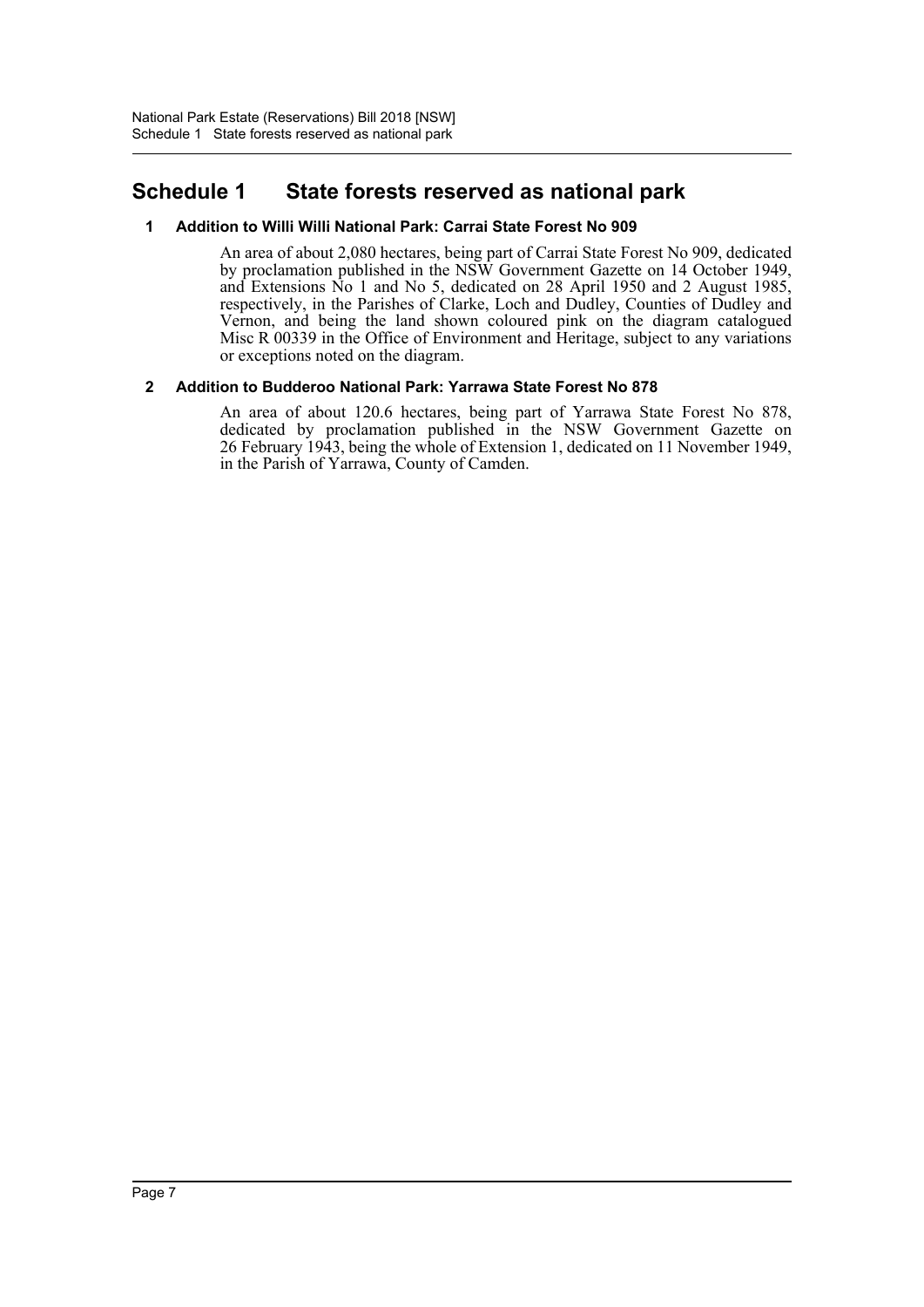### <span id="page-8-0"></span>**Schedule 2 State forests reserved as state conservation area**

### **1 Addition to Curracabundi State Conservation Area: Mernot State Forest No 1047**

An area of about 1,144 hectares, being the whole of Mernot State Forest No 1047, dedicated by proclamation published in the NSW Government Gazette on 3 October 1986, being the whole of Extension 1, dedicated on 8 May 1987, in the Parish of Barnard, County of Hawes.

### **2 Yango State Conservation Area**

An area of about 647.5 hectares, being the whole of Yango State Forest No 278, dedicated by proclamation published in the NSW Government Gazette on 15 December 1916, in the Parish of Yango, County of Northumberland.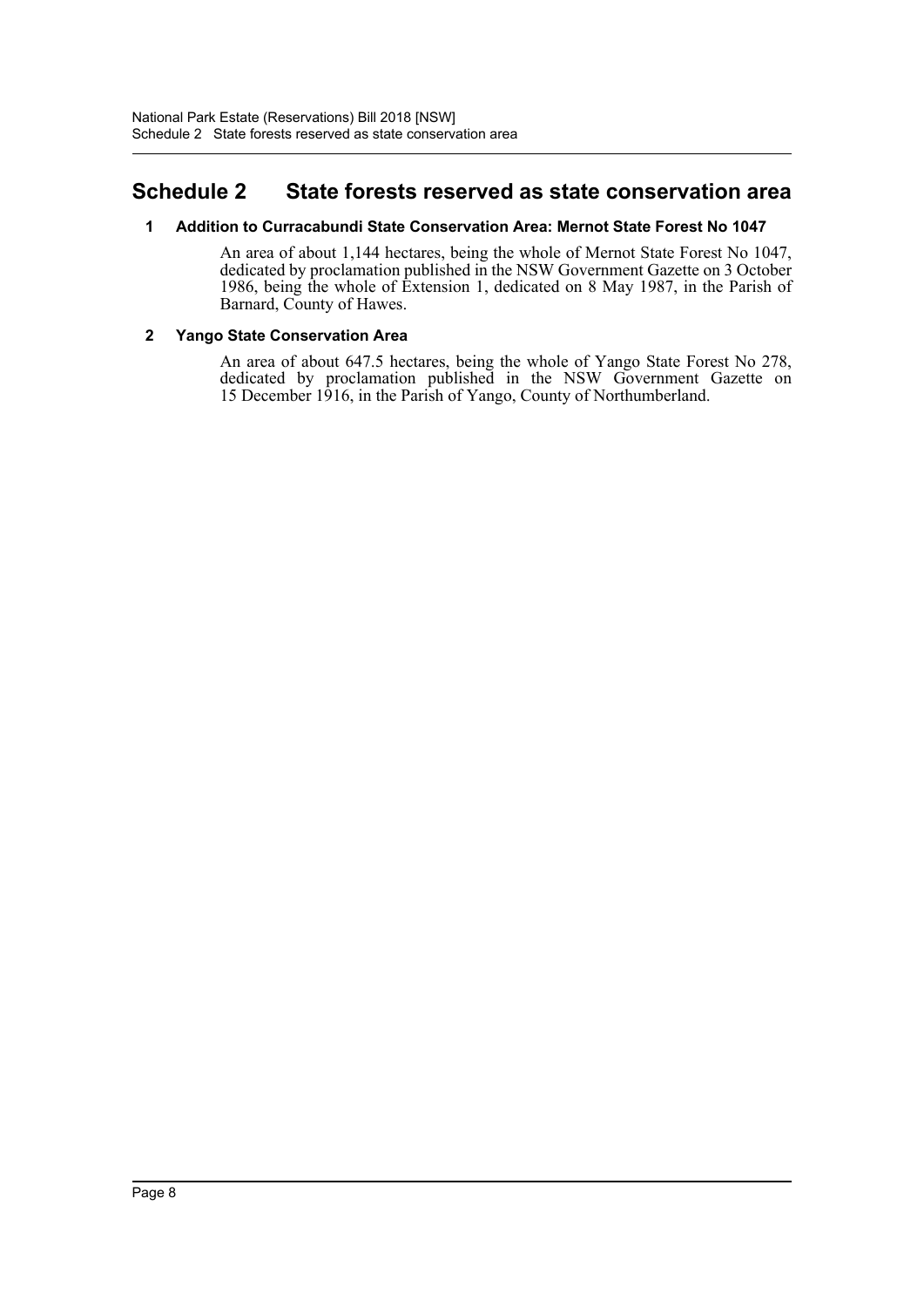### <span id="page-9-0"></span>**Schedule 3 State forests vested in NPW Minister**

**1** An area of about 513 hectares, being the whole of Muldiva State Forest No 1049, being Lot 8, DP 752815 and dedicated by proclamation published in the NSW Government Gazette on 12 June 1987, in the Parish of Bostobrick, County of Fitzroy.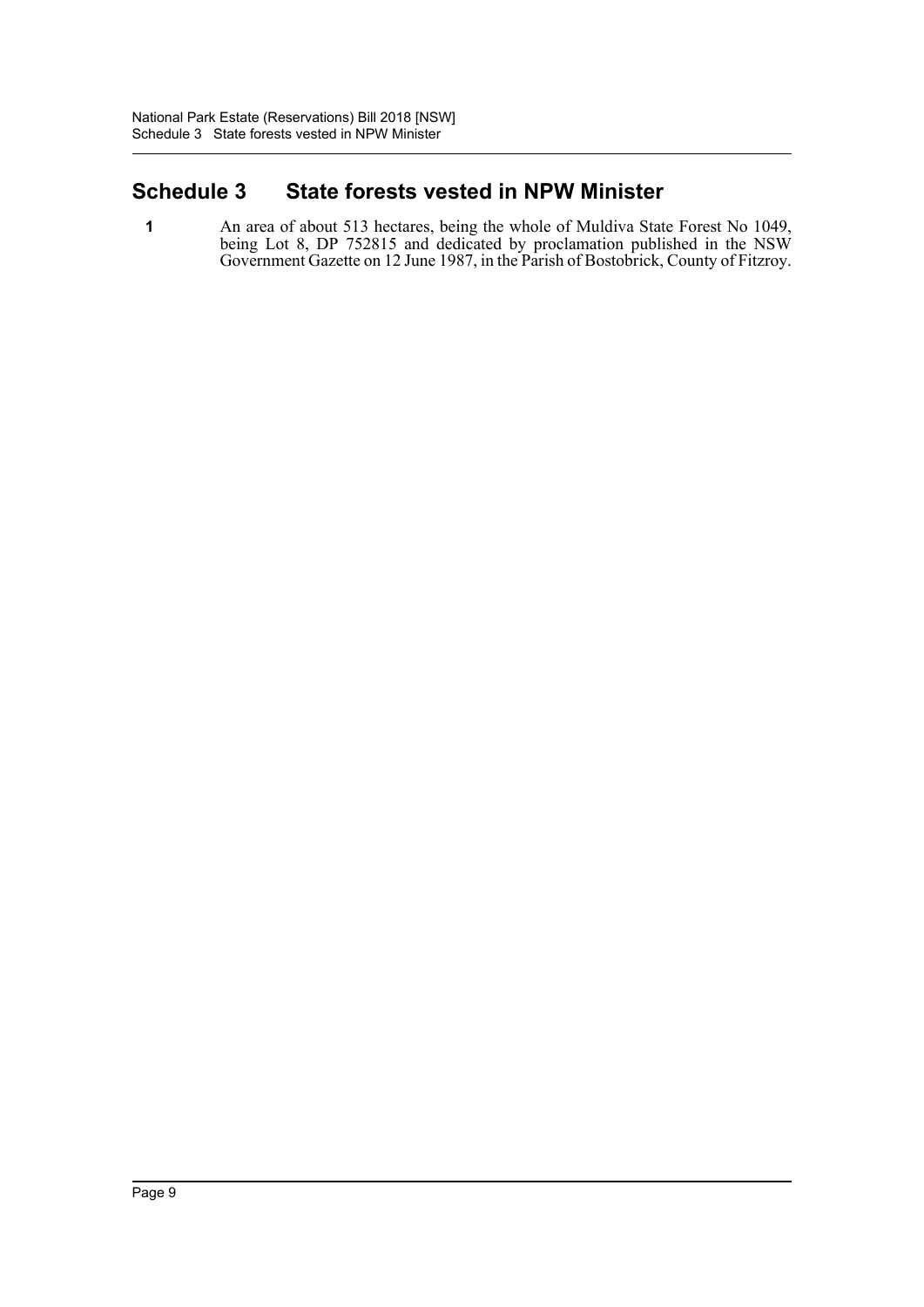### <span id="page-10-0"></span>**Schedule 4 Land transfers—ancillary and special provisions**

### **1 Exclusion of freehold and certain leasehold interests**

- (1) The following land is not reserved by this Act:
	- (a) land that a person holds for an estate in fee simple,
	- (b) land that a person holds under a continued perpetual lease, a continued special lease or a continued term lease within the meaning of Schedule 1 to the *Crown Land Management Act 2016*,
	- (c) land that is comprised in an incomplete purchase within the meaning of the *Crown Land Management Act 2016* if the land was formerly under a lease of the kind referred to in paragraph (b).
- (2) This clause has effect despite any other provision of this Act.
- (3) However, this clause does not apply to any interest in land of the NPW Minister or the Water Administration Ministerial Corporation.

### **2 Application of Act**

- (1) This Act has effect despite the provisions of the *Forestry Act 2012* and, in particular, despite any different procedure under that Act for the revocation of State forests, national forests, special management zones, flora reserves or timber reserves.
- (2) This Act has effect despite the provisions of the *National Parks and Wildlife Act 1974* and, in particular, despite any different procedure for reserving or vesting, or revoking the reservation of, land under that Act.

### **3 Reservation of lands as national park or state conservation area**

- (1) The lands reserved as, or as parts of, national park or state conservation area by this Act are, for the purposes of the *National Parks and Wildlife Act 1974*, taken to have been so reserved by notice published under Division 1 of Part 4 of that Act.
- (2) A reference in the *National Parks and Wildlife Act 1974* to the publication of a notice under Division 1 of Part 4 of that Act is, in relation to a reservation of any of the lands described in Schedule 1 or 2 that is effected by this Act, taken to be a reference to the commencement of the operation of the relevant item of the Schedules.
- (3) A name assigned to any national park or state conservation area by this Act is taken to have been assigned to that land by notice published under Division 1 of Part 4 of the *National Parks and Wildlife Act 1974*.
- (4) Sections 35 and 47D of the *National Parks and Wildlife Act 1974* do not apply to a reservation of land as, or as part of, a national park or state conservation area that is effected by this Act.

#### **4 Existing leases under Forestry Act 2012 affecting lands reserved as national park or state conservation area**

Sections 42 (2) and 47K of the *National Parks and Wildlife Act 1974* apply to and in respect of a lease under the *Forestry Act 2012*, being a lease:

- (a) affecting any of the lands described in Schedule 1 or 2 that are reserved as, or as parts of, national park or state conservation area by this Act, and
- (b) current and in force immediately before 1 January 2019,

in the same way as those sections apply to a licence or permit under the *Forestry Act 2012*.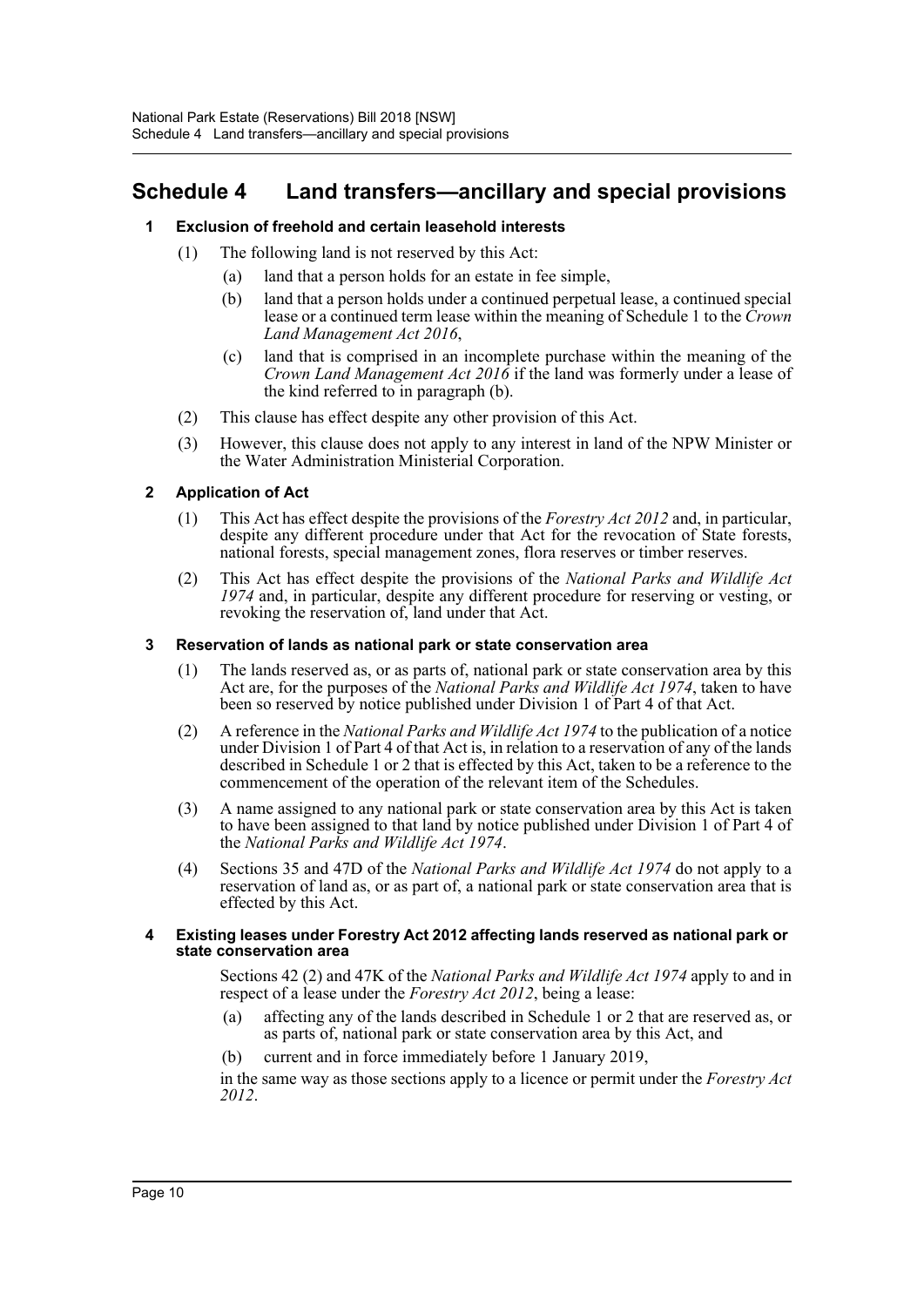### **5 Access roads within national park or state conservation area**

(1) In this clause:

*access roads* means the roads, tracks, trails and other means of access referred to in subclause  $(2)$   $(a)$ – $(c)$ .

*private land holding* means land held:

- (a) by an owner within the meaning of the *National Parks and Wildlife Act 1974*, or
- (b) as a holding within the meaning of the *Crown Land Management Act 2016*.
- (2) This clause applies to and in respect of the following access roads situated within the lands described in Schedule 1 or 2 immediately before 1 January 2019:
	- (a) roads of access within the meaning of section 37 of the *Forestry Act 2012* (or section 33A of the *Forestry Act 1916)*,
	- (b) roads, tracks, trails and other means of access used, immediately before 1 January 2019, for access to private land holdings within those lands,
	- (c) roads, tracks, trails and other means of access through those lands to State forests or private land holdings that adjoin or are in the vicinity of the lands.
- (3) The access roads to which this clause applies are not, on 1 January 2019, reserved as, or as part of, a national park or state conservation area by this Act but vest in the NPW Minister on behalf of the Crown for the purposes of Part 11 of the *National Parks and Wildlife Act 1974* for an estate in fee simple, freed and discharged from:
	- (a) all trusts, obligations, estates, interests, rights of way or other easements, and
	- (b) any dedication, reservation, Crown grant or vesting to which the lands were subject, and any such dedication, reservation, grant or vesting is revoked.
- (4) The access roads may continue, subject to this clause, to be used for the purposes for which they were used immediately before 1 January 2019.
- (5) The NPW Minister must, under section 149 of the *National Parks and Wildlife Act 1974*, grant a right of way over an access road to which this clause applies for the benefit of a private land holding in order to replace any right of way duly granted under section 34 of the *Forestry Act 2012* (or under section 20A of the *Forestry Act 1916*) for the benefit of that land holding and in force immediately before 1 January 2019.
- (6) The NPW Minister may from time to time revoke or vary the grant of a right of way under subclause (5).
- (7) Before 1 January 2022, the NPW Minister must, by one or more orders published in the Gazette, declare which of the access roads to which this clause applies:
	- (a) are excluded from reservation as part of a national park or state conservation area, or
	- (b) are not so excluded and are reserved as part of the national park or state conservation area in which they are situated.
- (8) An order under subclause (7) may be published only with the concurrence of the Minister administering the *Forestry Act 2012*.
- (9) On the publication of an order under subclause (7):
	- (a) the access roads that are referred to in the order as excluded from reservation as part of a national park or state conservation area remain vested in the NPW Minister for the purposes of Part 11 of the *National Parks and Wildlife Act 1974* and may, subject to this clause, continue to be used for the purposes for which they were used immediately before 1 January 2019, and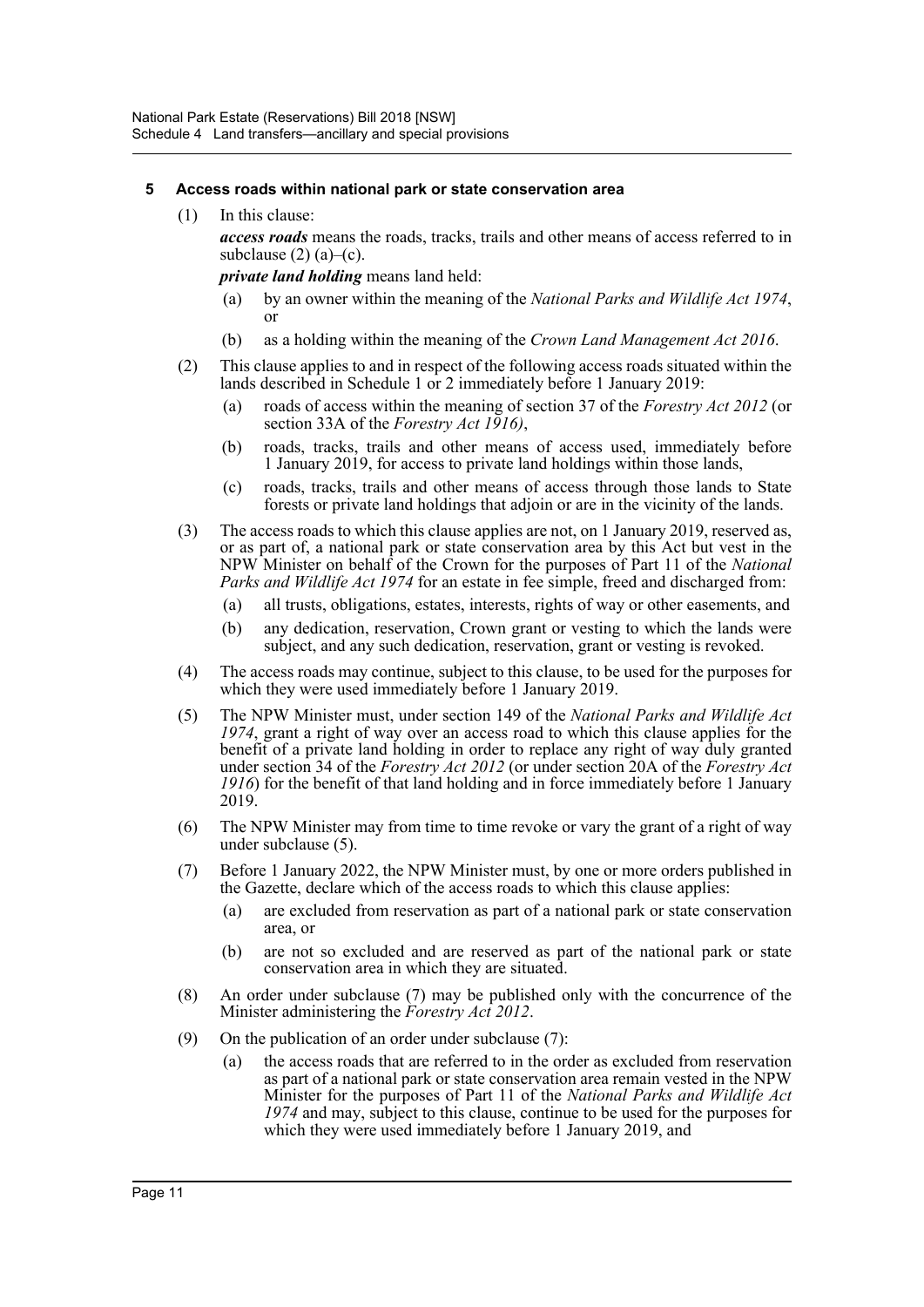- (b) the access roads that are not so excluded are reserved as part of the national park or state conservation area within which they are situated.
- (10) Nothing in this clause affects the exercise of any power, authority, duty or function by the NPW Minister or any other person under and in accordance with the *National Parks and Wildlife Act 1974* in relation to any access road to which this clause applies.
- (11) While a private land holding is in private ownership, nothing in this clause authorises the NPW Minister to close any access road that comprises the only practical means of access to the land holding.
- (12) This clause has effect despite the provisions of the *Forestry Act 2012*.

#### **6 Non-application of section 138 of Roads Act 1993**

Section 138 of the *Roads Act 1993* does not apply to anything done under a provision of this Act in relation to a road that is, or is on, land reserved under this Act.

#### **7 Provisions relating to certain existing access roads**

(1) In this clause:

*access road* means an access road to which clause 5 of this Schedule applies. *exclusion order* means an order under clause 5 (7) of this Schedule that excludes an access road from reservation under this Act.

- (2) At the time an exclusion order is made, the NPW Minister may, by order published in the Gazette, determine a width (not being a width greater than 30 metres) for an access road that is to be excluded from reservation under this Act by the exclusion order.
- (3) An order under subclause (2) may:
	- (a) be made only with the concurrence of the Minister administering the *Forestry Act 2012*, and
	- (b) be made by the same order that constitutes the exclusion order concerned, and
	- (c) be made only if the NPW Minister has determined it is appropriate after considering:
		- (i) the objects of the *National Parks and Wildlife Act 1974*, and
		- (ii) whether a road of the determined width is necessary to provide access to land in the vicinity of the road or to provide an appropriate setback from the carriageway of the road.
- (4) On the making of an order under subclause (2):
	- (a) land of the determined width that follows the centreline of the access road (as it existed before the order was made) vests, if it is not already vested, in the NPW Minister on behalf of the Crown for the purposes of Part 11 of the *National Parks and Wildlife Act 1974* for an estate in fee simple, freed and discharged from:
		- (i) all trusts, obligations, estates, interests, rights of way or other easements, and
		- (ii) any dedication, reservation, Crown grant or vesting to which the land is subject, and any such dedication, reservation, grant or vesting is revoked, and
	- (b) the land referred to in paragraph (a) is taken to be an access road and may continue to be used for the purposes for which it was used immediately before the making of the order, and